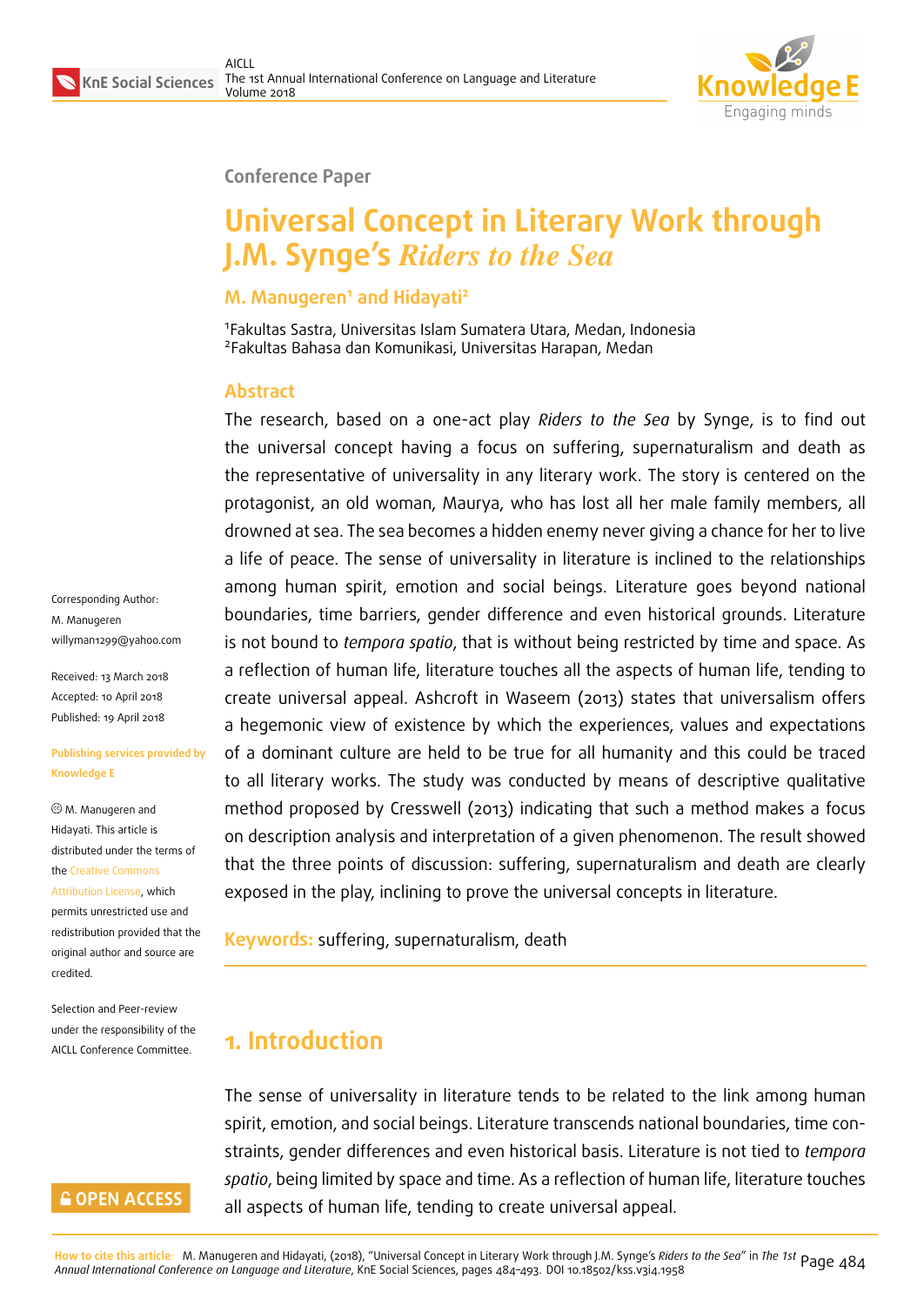The concept of universal values in literary works is a truth on the basis that the scheme of a literary work is a manifestation of the world of life. Literary works bring the reader to the phenomena of society over the world of life that is understood by an author as one of the educational agents. Literary works is a medium containing educational value and also motivation, so it cannot be denied that a literary work is a humanist teacher.

Simply presented, a universal concept is one for all. Thus the universal understanding in a literary work is that the literary work can reach the mind of everyone, not only to be enjoyed by a particular group, but as a whole.

Literature and life both talk about people and society. For literature, society is the most important factor; while society is a vital object for social science. All these things affect each other's attitude and movement. When literature has put forth something right in its creation, it will in turn affect social attitudes as sociality grows. There is nothing that stands out the most between literature and social change. The two things are mutually supportive. Literature can arise because of social change and it could also be a social change that is the result of the creation of a literary work.

Sumardjo & Saini (1997) states that literature is a personal expression of man in the form of experience, thought, feeling, idea, spirit, belief in a form of concrete images that evoke charm with the language tool. This is reinforced by the opinion of Saryono (2009: 18) that literature also has the ability to record all experiences of naturalempirical and non-empirical-supernatural experiences, in other words literature can be a witness and commentary of human life.

### **2. Literature Review**

Schopenhauer in Chakraberty (2013) states that every man being no matter what he is can absolutely never do anything else than just what at that moment he does do. Accordingly, the whole course of a man's life, in all its incidents great and small, is as necessarily predetermined as the course of a clock.

This is then supported by Ashcroft, et.al in Waseem (2013) stating that universalism offers a hegemonic view of existence by which the experiences, values and expectations of a dominant culture are held to be true for all humanity.

Three subject matters in this study, namely: suffering, supernaturalism, and death, are the representative of the universality of literary works.

Suffering is defined as distress resulting from threat or damage to one's body or selfidentity or probably from any form of inconveniences in the environment [1]. Suffering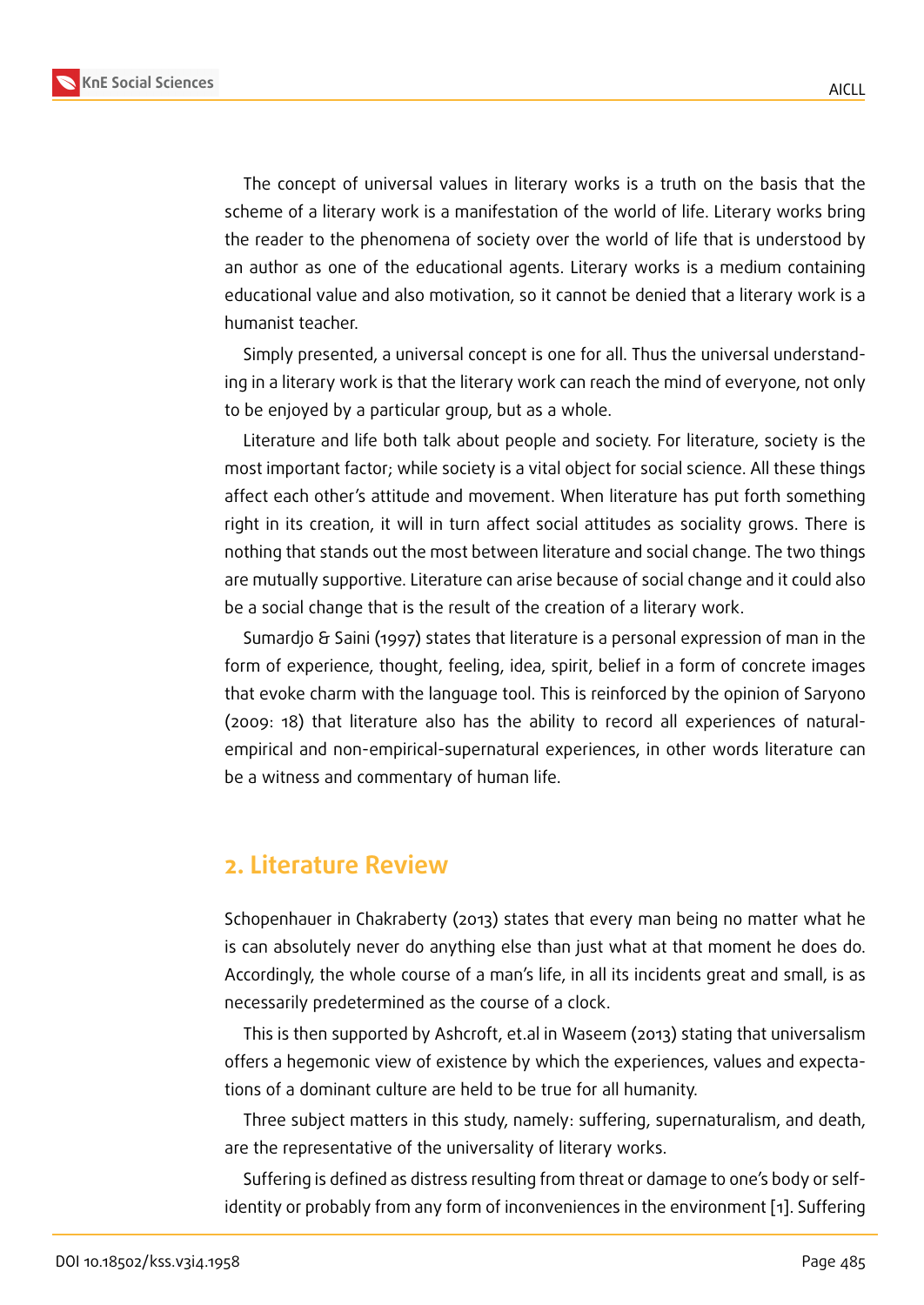exposed in the play is closely tied with supernaturalism and death. Supernaturalism is phenomena that goes beyond the logical intellect. The supernatural remained on the subconscious level. Presence of phenomena that cannot be explained by science confirms that belief in the supernatural is not strictly atavistic remnants of the human psychology of past historical eras, but has certain empirical foundations. This shows that supernaturalism is anything that cannot be reached but keeps on existing [12].

Then Gazalba (1984) states that death is definite and everyone can accept it; thus making death a universal event. This view is supported by Chakraberty (2013) [stat](#page-8-0)ing that there are some events in human life that are inevitable and universal.

## **3. Research Method**

Descriptive qualitative method is applied in this study on consideration that this method could be appropriately used for collecting information to show social phenomena, and often done before an experiment to know what specific things to manipulate and include in an experiment.

The study was conducted by means of descriptive qualitative method proposed by Cresswell (2013) indicating that such a method makes a focus on description analysis and interpretation of a given phenomenon. This concept is then supported by Moleong (2014) stating that qualitative research is a scientific research, which aims to understand a phenomenon in a natural social context by emphasizing the process of deep communication interaction between researchers with the phenomena studied.

## **4. Discussion**

This is a story of an old woman from *Aran* Islands, having lost all her male family members, drowned at sea. When this story begins, her five children including her husband and father-in-law have died and those remaining with her now are the youngest son, Bartley, and two daughters Cathleen and Nora. Michael, has also been drifted and died and the story begins with the mourning of Maurya over the death of Michael. Starting from this she begins to think that the sea is not only a danger that is always threatening her but also a hidden enemy and does not provide an opportunity for her to be able to live properly as a mother and a wife and to get peace and happiness.

The tragedy in the play is not just about a woman who lives her whole life in Aran Islands but is a tragedy of humanity that has universal appeal. Here the sea serves as a symbol of destiny, hostile to humans. Maurya becomes a prey in the hands of destiny.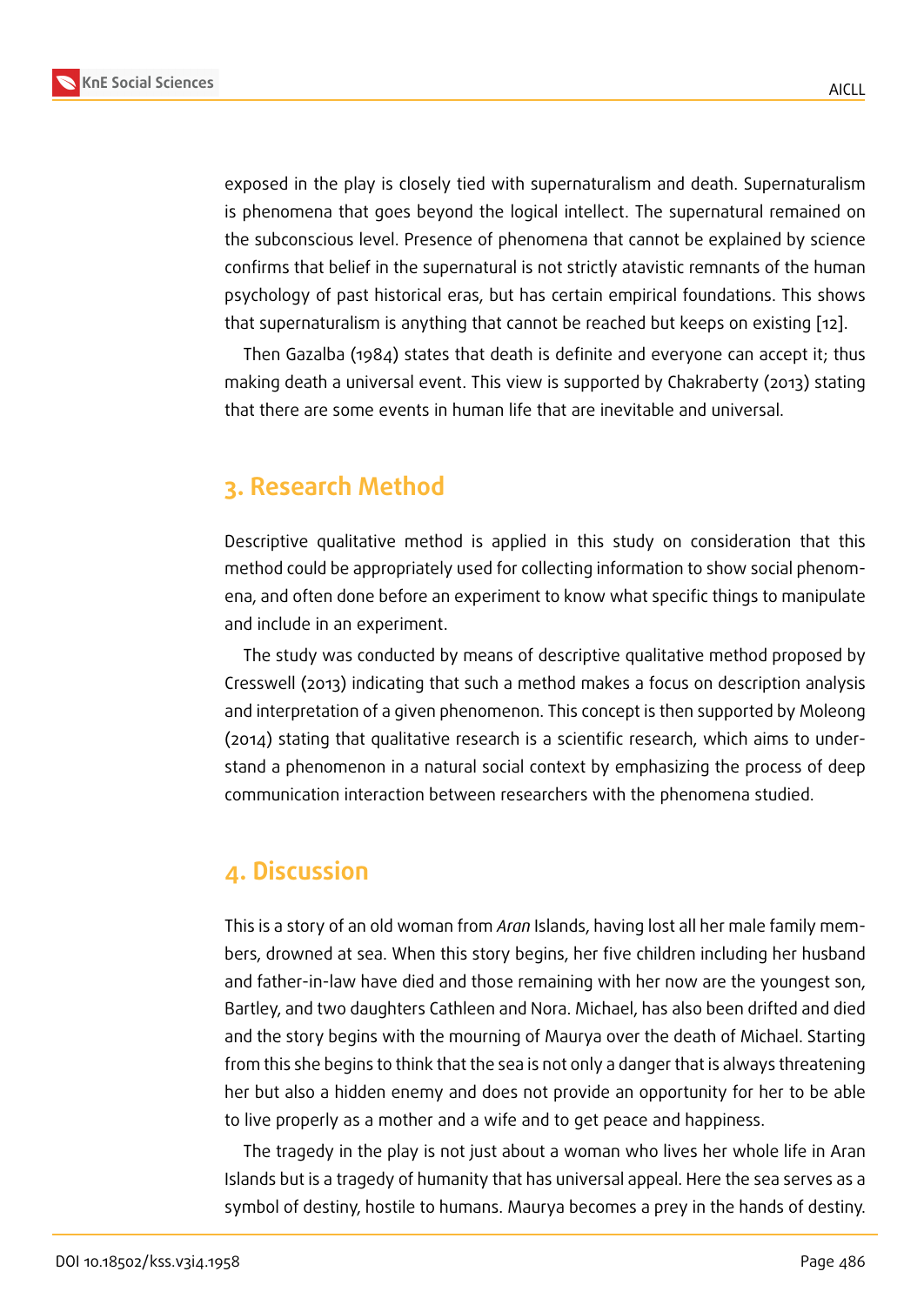

Pertaining to this, Riders *to the Sea* reminds everyone that fate is the main hindrance of man that cannot be avoided.

Suffering, supernaturalism, and death are the subjects not only in the play but also in the concern and discussion of all people on a larger scale. From the beginning of the story to the end, it is clear that Maurya is a distressed person. She has to endure the mental and physical suffering of all the problems around her, especially with regard to the deaths of her male family members. She must be able to let all her male family members go forever without any ability to prevent it. The most severe suffering is when one has to look directly at a problem without any ability to prevent it. Death is a thing that always accompanies her in the face of life. She cannot live in peace. These concerns increase with the existence of supernatural phenomena closely related to the death of all members of his male family.

### **4.1. Suffering**

Suffering is something universal which means suffering can be found in every community as well as individual. As long as there is life, especially human life, suffering will persist. Suffering is like a shadow that always follows a person's standing. Wherever the person walks, his shadow will always follow him, as well as the suffering that always follows every step taken by a human being.

Cassel, Chapman and Volinn in Anderson (2013), define suffering as perceived threat or damage to a sense of self; here suffering is defined as distress resulting from threat or damage to one's body or self-identity. Suffering can vary in intensity, duration, awareness and source. Physical suffering is the subset of distress resulting from threat or damage to one's physical being, whereas mental suffering is distress perceived as originating in one's cognitive or affective self-identity.

Suffering has become integral part of Maurya who has again lost a son, Michael at the sea. His last surviving son, Bartley, is getting ready to travel to the mainland. Maurya does her best to prevent him from going because she is worried that Bartley might also get lost. But fate has decided that Maurya should have no more son left, and she cannot escape her fate. While his fate is touching everyone, her case is not unique. Women around the world are suffering the same kind of agony. Feelings of loss for a mother and grieving sorrows are everywhere. Maurya is a universal mother, whining and lamenting for the brave sons who go to war against the world, never to return.

The sufferings experienced by Maurya keep on going and this can be seen from the following quotes: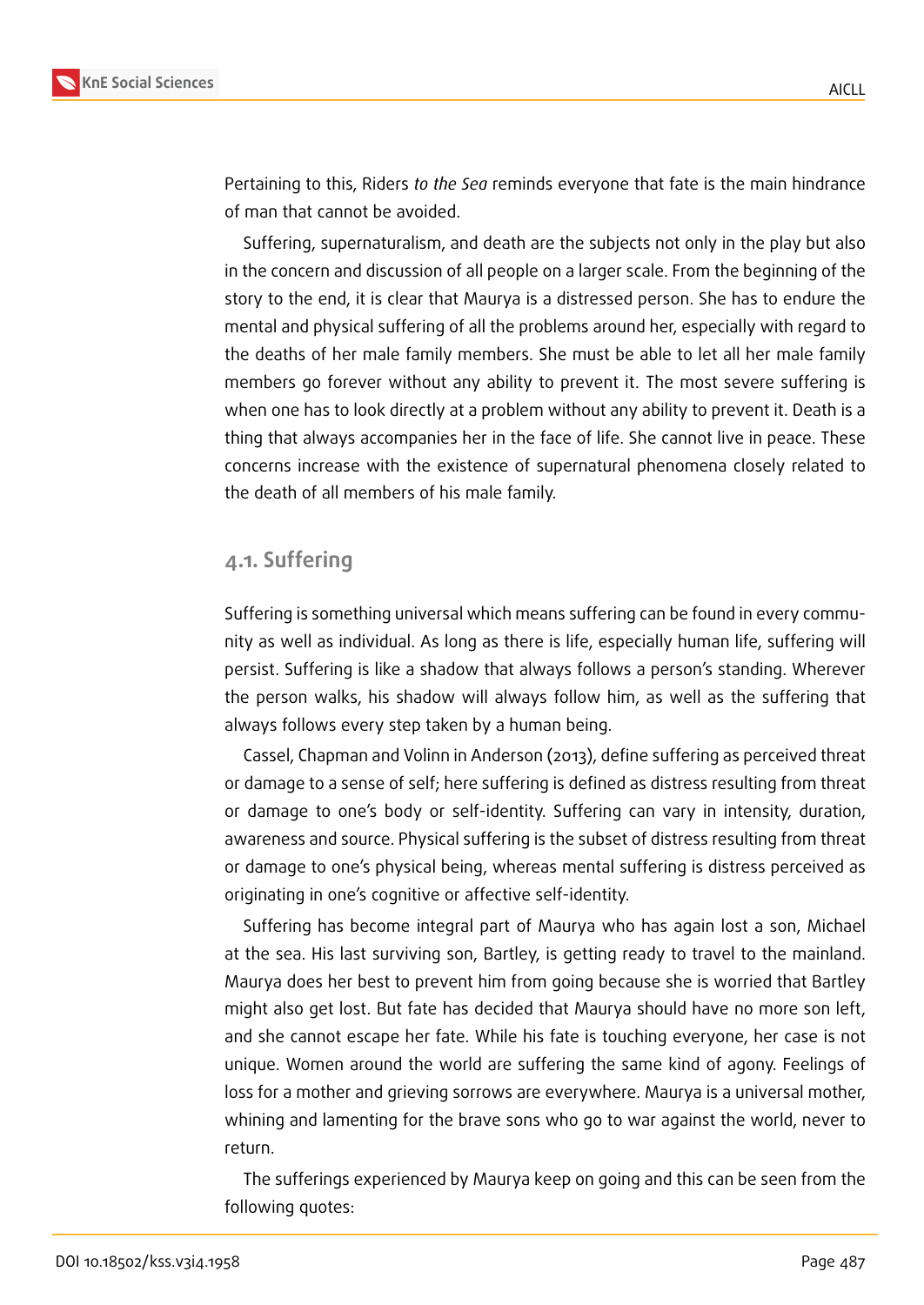CATHLEEN: She's lying down, God help her, and maybe sleeping, if she's able [15].

This is said by Cathleen, Maurya's daughter, who feels deeply moved by the anguish of he[r m](#page-9-0)other. Maurya cannot sleep well; she is always nervous and when Cathleen sees her mother lying down, Cathleen hopes and also prays that her mother could have a good rest. Maurya has actually been very depressed. A person with a healthy mind can use his or her potential to maximally face life challenges and establish positive relationships with others. Conversely, people who are mentally disturbed will experience mood disorders, thinking skills, and emotional control that can ultimately lead to anxiety behavior and cannot calm the heart so that it can lead to sleep problems. This is what Maurya experiences now.

The most severe suffering felt by Maurya is when Bartley goes out to the horse bazaar.

MAURYA: *(crying out as he is in the door)* He's gone now, God spare us, and we'll not see him again. He's gone now, and when the black night is falling I'll have no son left me in the world [15].

Maurya cries and screams hysterically at the door when Bartley leaves. She has tried to persuade Bartley not to go to *Con[nem](#page-9-0)ara*. She even asks a priest to persuade Bartley not to leave. But all her efforts do not work because Bartley insists on going to the horse bazaar. Basically Bartley does not mean to argue with his mother, but their needs exceeds his obedience to his mother. He must go to sell horses to meet their needs. Maurya, on the other hand, fears of losing his only surviving son. She does not want to lose Bartley. And this is the culmination of Maurya's suffering. She feels that she is driving Bartley to death.

### **4.2. Supernaturalism**

The "supernatural" is defined as "all that is not natural, that which is regarded as extraordinary, not of the ordinary world, mysterious or unexplainable in ordinary terms" (Norbeck in [10]). Further Norbec in Petrus and Bogopa (2007) states that, it must be pointed out at the outset that indigenous communities may not categorize their worlds in terms of a distinction between the supernatural and natural, but may view these "worlds" [as](#page-8-1) inextricably linked.

*Riders to the Sea* by Synge contains various supernatural elements exposed in the daily life of *Aran* people. Supernatural nuances are significant in this play and this can be seen from the following quotations.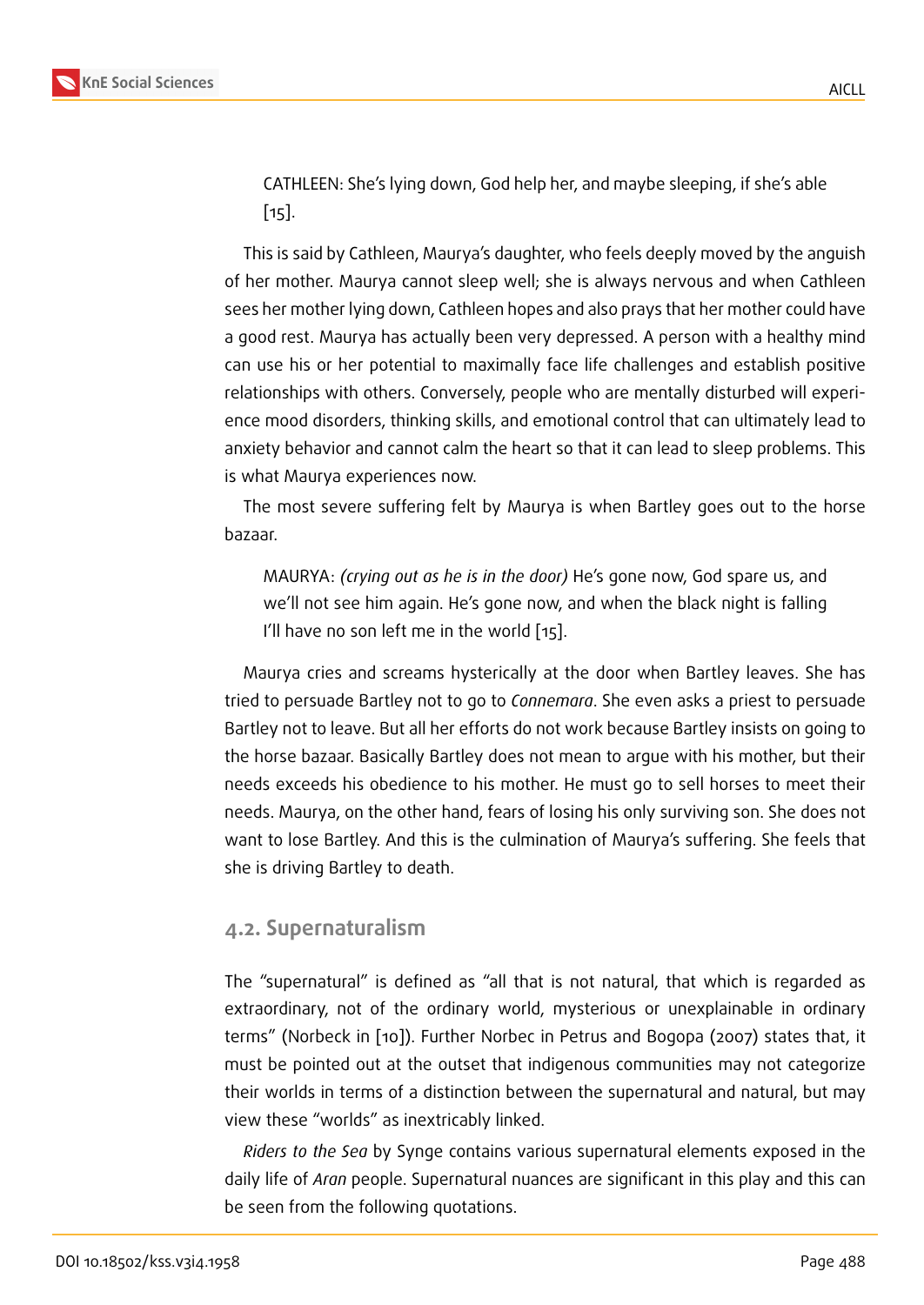MAURYA: *(speaking very slowly)* I've seen the fearfulest thing any person has seen, since, the day Bride Dara seen dead man with the child in his arms…

MAURYA: I went down to the spring-well, and I stood there saying a prayer to myself. Then Bartley came along, and he riding on the red mare with the gray pony behind him. *(She puts up her hands, as if to hide something from her eyes.)* The Son of God spare us, Nora!

MAURYA: I seen Michael himself… and there was Michael upon it–with fine clothes on him, and new shoes on his feet [15].

When Maurya wishes to give some food to Bartley for his trip, she sees Bride Dara and at that time she stands stunned and unable t[o d](#page-9-0)o anything because she knows for sure that the appearance of Bride Dara according to the beliefs of the people of *Aran* Islands is related to death or scary things. Furthermore, when Maurya prays near the spring well, in her supernatural sight she sees Bartley riding a horse and behind him she sees Michael. Both of these views convince her that Bartley would never come back. Then Cathleen tries to argue with her mother by saying that what her mother sees is only an illusion because Michael has been buried well and would not have gone along with Bartley. But that is the view experienced by Maurya, a supernatural phenomenon.

Then Nora, Maurya's daughter, also conveys news containing supernatural elements.

NORA: *(coming down)* "There were two men," says he, "and they rowing round with poteen before the cocks crowed, and the oar of one of them caught the body, and they passing the black cliffs of the north." [15]

There are two people rowing in the middle of the night before the rooster crows and as they pass the black cliffs, one of their canoe paddles touches some[thi](#page-9-0)ng and it is a body, later known as Michael's body. Rooster crowing is always associated by the local people with a supernatural phenomena because according to the beliefs of the *Aran* Island people, the spirits will return to the grave before the rooster crows and that is why they usually do activities after the rooster crows around dawn. Furthermore, the black cliff is always assumed as the journey of the spirit to another world and the spirit will cross the black cliff.

Supernatural event is a strange and unusual phenomenon beyond the limits of human comprehension. Actually every human is equipped with this ability with various level of capability and Maurya has this capability.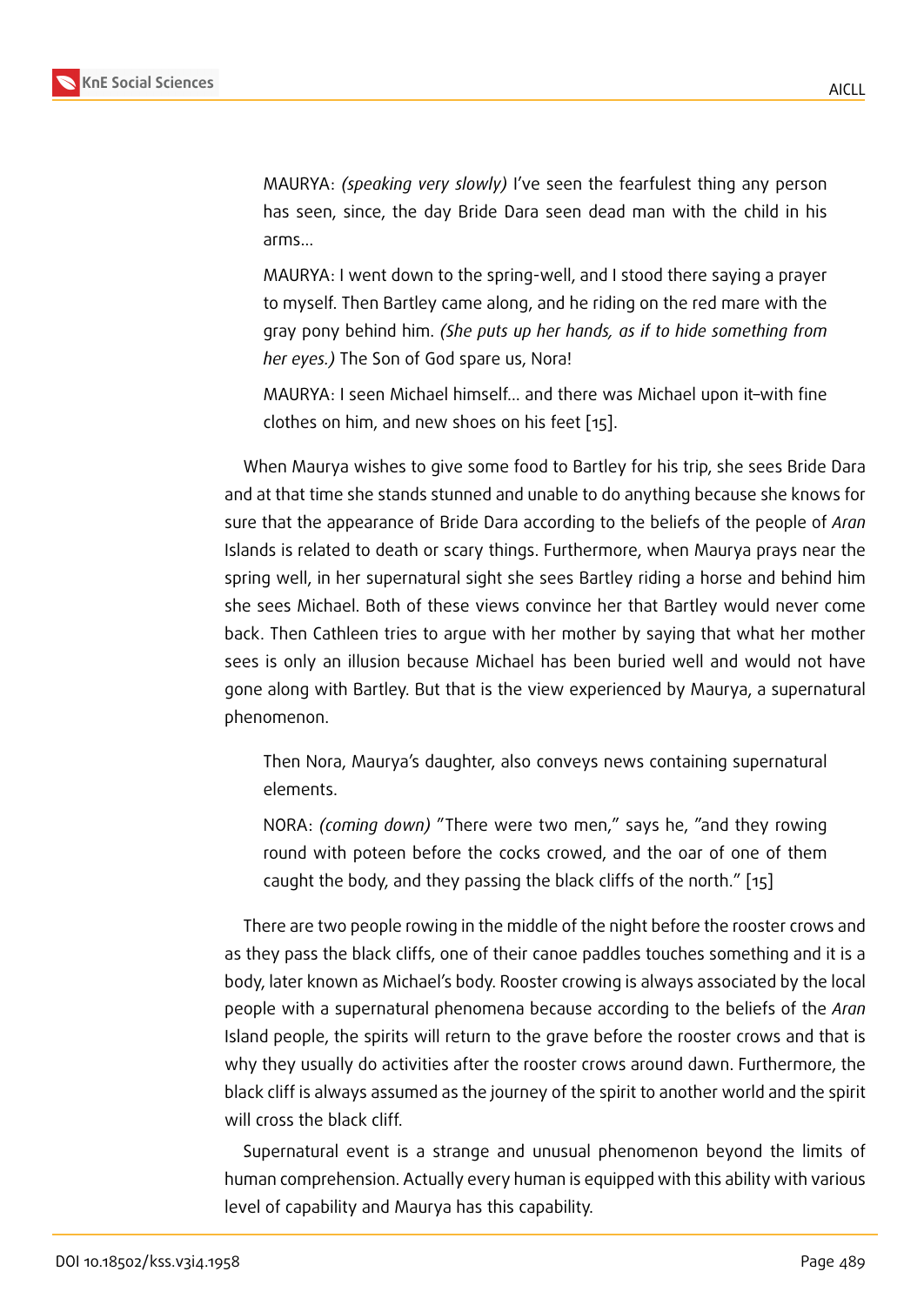### **4.3. Death**

In *Riders to the Sea* death becomes a significant phenomenon. Maurya during her life is always associated with death. Beginning with Maurya's assumption that the cause of death is sea, a frightening enemy that always gives dark shades to her, until finally she no longer has male family members.

MAURYA: Michael has a clean burial in the far north, by the grace of the Almighty God. Bartley will have a fine coffin out of the white boards, and a deep grave surely. What more can we want than that? No man at all can be living for ever, and we must be satisfied. [15]

Maurya now feels free from the shackles of the worries she has endured for so long. She calmly prays for all the male membe[rs o](#page-9-0)f her family; from her father to her children. Calmly and confidently Maurya tells her daughter, Nora, to pray not only for her family members but also for those who have preceded them. She also says that with the permission and grace of God, Michael has also been buried well by using white coffin. Now Maurya understands and realizes that death is a universal event and everyone will surely die; for that the death of a person is not a catastrophe to those left behind. No one can live forever and everyone should be able to accept this.

The findings indicate that Synge's Riders *to the Sea* (2016), as the representative of literary works, contains points of discussion always existing in society. Suffering, supernaturalism and death are inseparable from the life of society, giving at the same time an illustration that literary work is universal or nuances of universality are always there in literature. This is supported by the data validation [13] as presented below:

| No.                                                         | <b>Research Component</b>                                                            | <b>Documentation</b> | Interview $\rightarrow$ Informan (I) |    |                |                 |            |            |            |                |             |     |
|-------------------------------------------------------------|--------------------------------------------------------------------------------------|----------------------|--------------------------------------|----|----------------|-----------------|------------|------------|------------|----------------|-------------|-----|
|                                                             |                                                                                      |                      | $\mathbf{I}$                         | 12 | $\overline{3}$ | $\overline{14}$ | I5         | 16         | 17         | $\overline{8}$ | l9          | 110 |
| 1.                                                          | Universal Concept<br>Existence in literary work                                      |                      |                                      |    |                |                 | $\sqrt{ }$ | $\sqrt{ }$ | $\sqrt{ }$ |                |             | X   |
| 2.                                                          | Suffering, Supernaturalism<br>and Death Existence in<br>literary work                |                      |                                      |    |                |                 |            |            |            |                |             |     |
| $\overline{3}$ .                                            | Suffering, supernaturalism<br>and Death as Universal<br>Concept                      |                      |                                      |    |                |                 |            |            |            |                |             |     |
| 4.                                                          | Suffering, supernaturalism<br>and Death as<br>representative of universal<br>concept |                      |                                      |    |                |                 |            |            | X          |                | $\mathsf X$ |     |
| Remarks: In, Izso forth = Informant 1, Informant 2so forth. |                                                                                      |                      |                                      |    |                |                 |            |            |            |                |             |     |

|  | TABLE 1: Universal Concept. |  |
|--|-----------------------------|--|
|--|-----------------------------|--|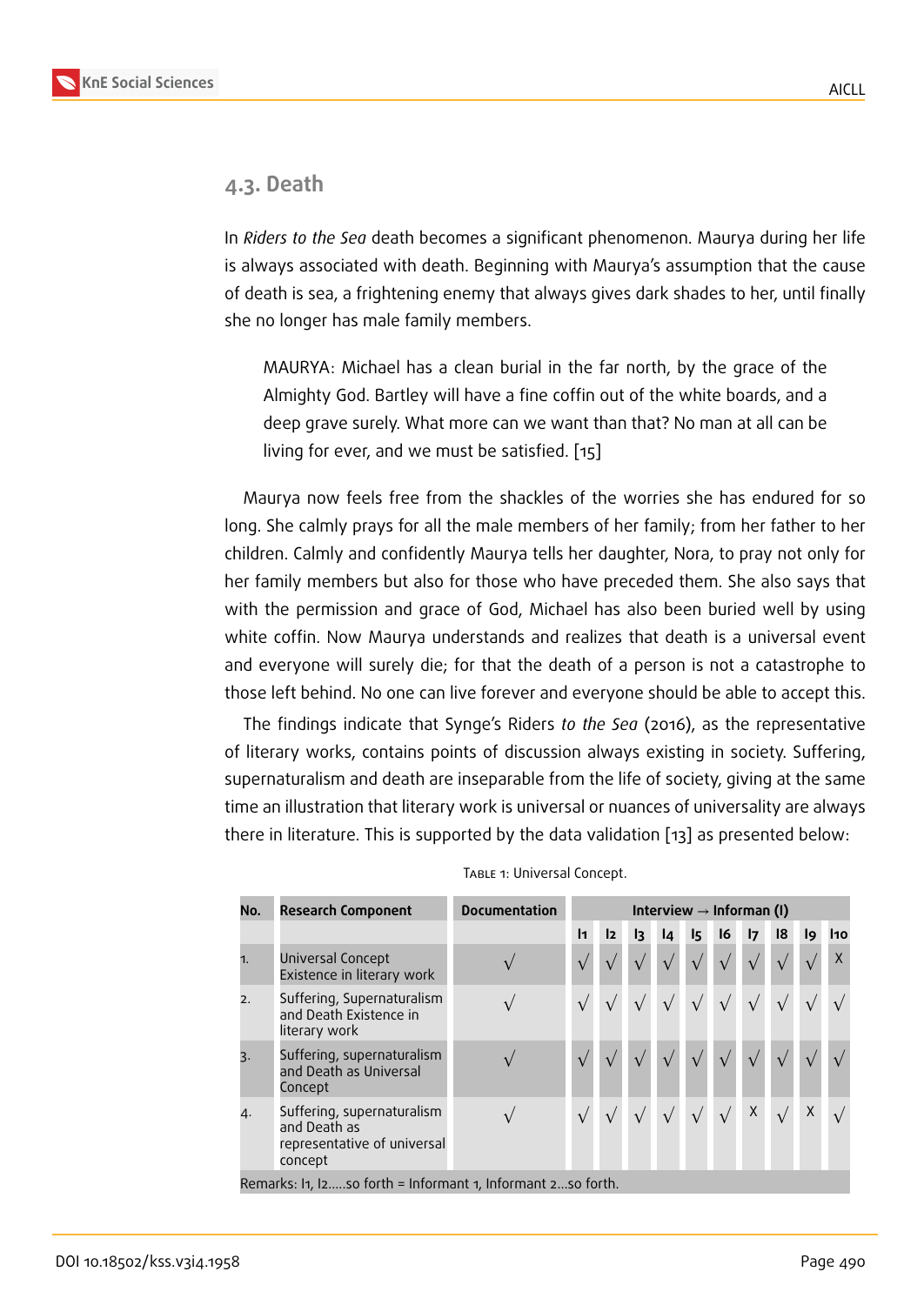| No.            | Question Indicator                                                              | Answer           |                          |            |  |
|----------------|---------------------------------------------------------------------------------|------------------|--------------------------|------------|--|
|                |                                                                                 | Answer<br>Result | Number of<br>Respondent  | Percentage |  |
|                | Universal Concept Existence                                                     | Yes              | 10                       | 100%       |  |
|                |                                                                                 | <b>No</b>        | $\Omega$                 | $O\%$      |  |
| $\overline{2}$ | Suffering, supernaturalism, and Death<br>Existence                              | Yes              | 10                       | $100\%$    |  |
|                |                                                                                 | <b>No</b>        | $\Omega$                 | $0\%$      |  |
| 3              | Suffering, supernaturalism, and Death as<br>Representative universal of concept | Yes              | 8                        | 80%        |  |
|                |                                                                                 | <b>No</b>        | $\overline{\phantom{0}}$ | 20%        |  |

#### TABLE 2: Interview Result.

There are three indicators used in this research, and 10 respondents are included in the study. From the table above, the interview shows that all respondents agree that the universal concept is always present in a literary work. This is proved from the total number of respondents' answer reaching 100%. Similarly, the second indicator of the existence of universal concepts in literature encompasses three aspects of suffering, supernaturalism and death which are also presented in a literary work. This is evidenced by the answers of respondents also reaching 100% stating that the three aspects are universal concepts existing in a literary work. Furthermore, as many as 8 respondents from 10 respondents or as many as 80% of respondents agree that suffering, supernaturalism and death are representative of the universal concept in a literary work, and only 20% of respondents disagree with this. From the results of all the above interviews, it can be concluded that the universal concepts that include suffering, supernaturalism and death are always found in literary works and these three concepts are the representative of the universal concept.

## **5. Conclusions**

*Riders to the Sea* is one of the many works of literature giving illustration that literary work is universal. The elements of universality always arise from literary works. Through the play of Riders *to the Sea*, the readers are brought to think and reflect on the events of social life.

The surface layer of the play tells about the local problems faced by a group of people and is specifically faced by individuals; but Synge with his ability to describe the situation, can represent the local problem into something universal. Synge is giving attention to the aspects of *Aran* Island people's lifestyle which in a broader sight becomes a universal appeal.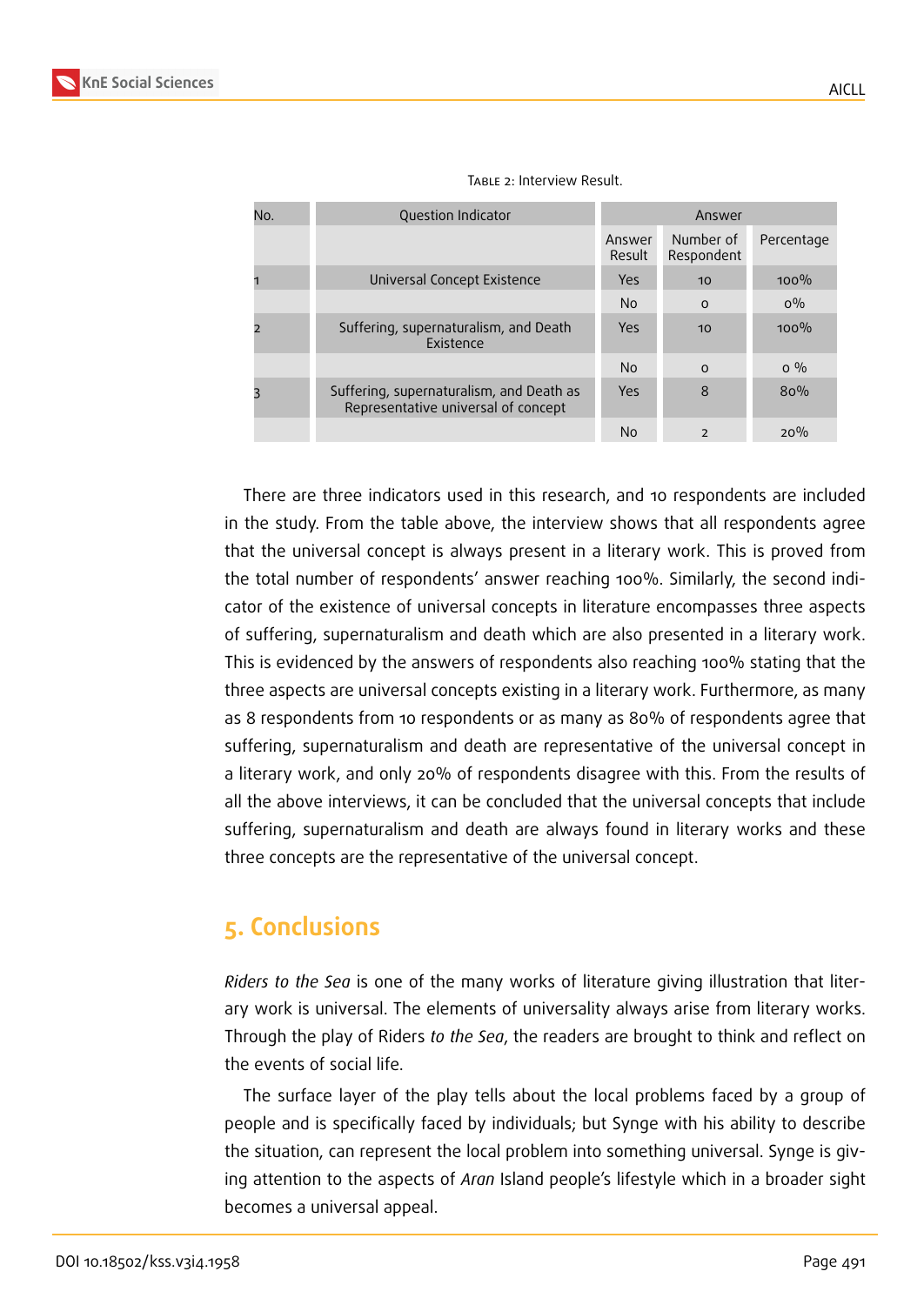

Suffering, supernaturalism, and death are the subject matters not only in the play but also in the concern and discussion of all people on a larger scale. From the beginning of the story to the end, it is clear that Maurya is a very distressed person. She has to endure mental and physical suffering of all the problems around her, especially with regard to the deaths of his male family members. She must be able to let all her male family members depart for good and she could do nothing. Thus it is clearly illustrated that the work of literature is universal and the elements of universality always appears in a literary work to give nuance of reflection and ideology for the readers.

## **References**

- [1] Anderson, Ronald E. 2013. *Human Suffering and Quality of Life Conceptualizing Stories and Statistics.* Minneapolis: Department of Sociology, University of Minnesota. Retrieved from http://www.springer.com/gp/book/ 9789400776685.
- [2] Chakraberty, Puja. 2013. Damned Forever: Fatalism in John Millinton Synge's. Research Journal of English Language and Literature. Vol.1.Issue.4. Retrieved from http://www.rjelal.com/Vol1.Issue%204/Puja%20265%20-270.pdf
- [3] Creswell, J. W. (2013). *Qualitative Inquiry and Research Design: Choosing Among Five Approaches.* California: Sage Publications
- [4] Gazalba, Sidi. (1984). *Maut Batas Kebudyaan dan Agama*. Jakarta: Tintamas Indonesia
- [5] Herbert, Martin. 1990. *Planning a Research Project*. London: Cassel.
- [6] Hidayati. (2017). *Proceeding the 7<sup>th</sup> Annual International Conference (AIC) Syiah Kwala University and the 6<sup>th</sup> International Conference on Multidisciplinary Research (ICMR) in conjunction with the International Conference on Electrical Engineering and Informatics (ICELTICs) 2017*, October 18-20, 2017, Banda Aceh, Indonesia.
- [7] Koentjaraningrat. (2013). *Pengantar Ilmu Antropologi*, Jakarta: Rineka Cipta.
- [8] Sugiyono. (2013). *Metode Penelitian Kuantitatif, Kualitatif dan R&D*. Bandung: Alfabeta.
- [9] Moleong, J, Lexy. (2001). *Metode Penelitian Kualitatif.* Bandung: Rosda Karya.
- <span id="page-8-1"></span>[10] Petrus, T. S. and Bogopa, D. L. (2007). *Natural and Supernatural: Intersections Between the Spiritual and Natural Worlds in African Witchcraft and Healing with Reference to Southern Africa.* Indo-Pacific Journal of Phenomology. Routledge. Retrieved from https://www.tandfonline.com/doi/pdf/ 10.1080/20797222.2007.11433943
- [11] Saryono, Djoko. (2009). *Dasar Apresiasi Sastra*. Yogyakarta: Elmatera.
- <span id="page-8-0"></span>[12] Subbotsky, Eugene. (2016). *Religion and Belief in the Supernatural*. Research Gate. Retrieved from https://www.researchgate.net/publication/ 313844977 Religion and belief in the supernatural